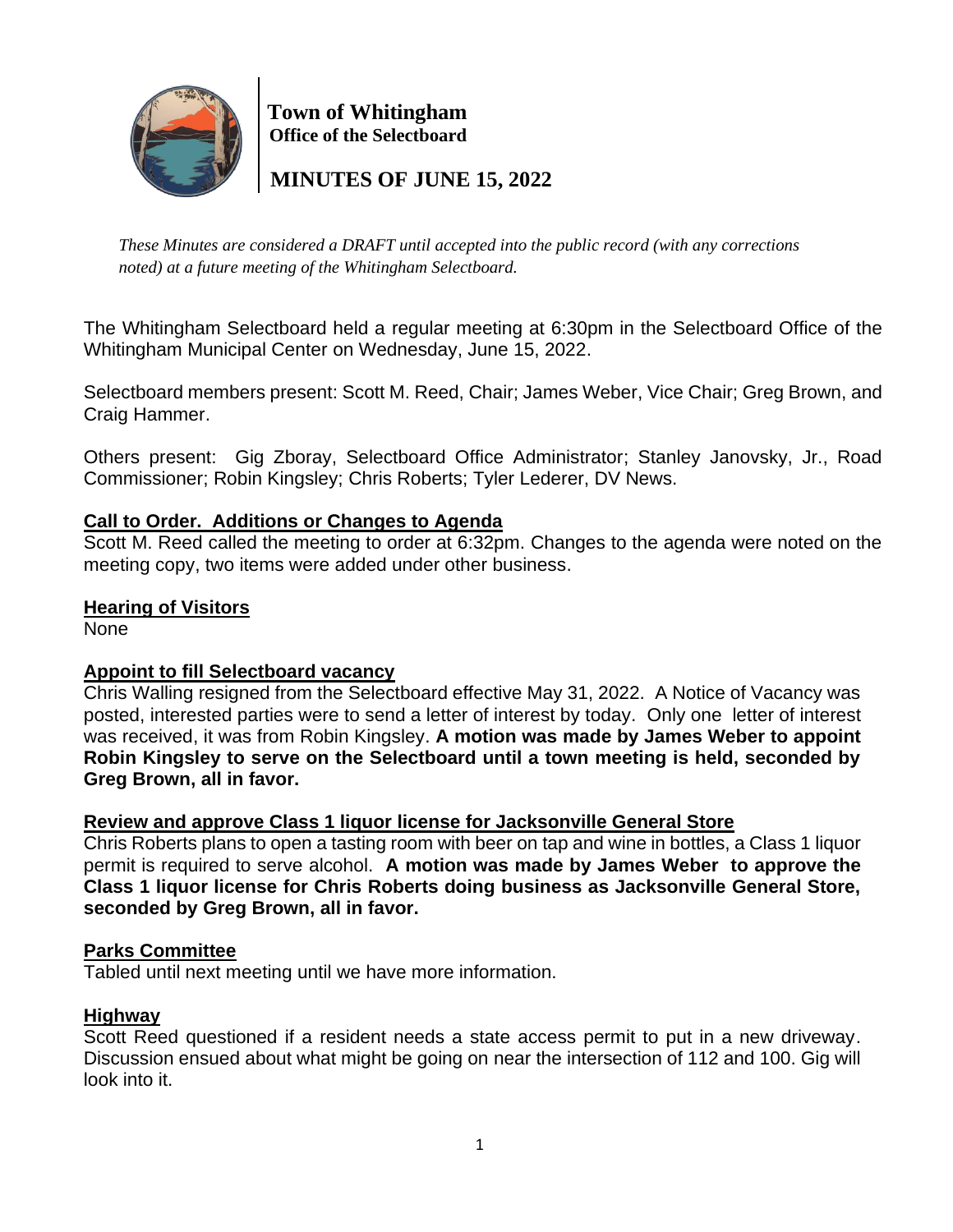## **Sewer**

### Review and sign loan documents

Now that the bid has been awarded and the project is moving forward the next step is to sign the Loan Agreement with the Vermont Bond Bank. The actual repayment amount won't be fully determined until after the project is complete. Repayment begins 1 year after completion.

**A motion was made by Greg Brown to sign the loan documents for the sewer project, the loan amount not to exceed \$3,915,000, seconded by Scott M. Reed, four in favor, Robin Kingsley abstained due to just being appointed to the board.**

### Authorize Treasurer to sign "Customer Distribution Authorization" Form

Another document needed for the loan is the Customer Distribution Authorization, **a motion was made by Robin Kingsley to appoint Almira Aekus, Town Treasurer, to sign the Customer Distribution Authorization document, seconded by James Weber, all in favor.**

Discuss pre-construction meeting scheduled for 06.16.22 The engineer provided an agenda for the pre-construction meeting tomorrow. The contract must be signed, Attorney Fisher reviewed it and found it satisfactory. Designate responsible parties, hear the project schedule (which should entail allowing the project to be shut-down for a year) and many other details are on the agenda. On September 26, 2018, Gig was appointed to act as "authorized representative" on the sewer project, she wanted to confirm this current board is still happy with that designation. Yes, the board agrees.

## **Approval of Payables Warrant – June 16, 2022**

**A motion was made by James Weber to approve Payables Warrant #2252, dated June 16, 2022, seconded by Robin Kingsley, four in favor, Greg Brown abstained.**

# **Approval of Payroll Warrant – June 16, 2022**

**A motion was made by James Weber to approve Payroll Warrant #2251 dated June 16, 2022, seconded by Robin Kingsley, all in favor.**

# **Review and approve Minutes of June 1, 2022**

**A motion was made by James Weber to accept the Minutes of June 1, 2022, with the correction noted, seconded by Greg Brown, all in favor.**

### **Other business**

Address Mr. Corse's email An email was received from Wayne Corse regarding the recently updated ATV Ordinance which lists Ruba Road. The Ordinance has passed it's public posting time. Mr. Reed feels that we gave permission for people to trespass on private lands because Ruba Road is a discontinued road and it should be corrected now. The board asked that Addendum A be updated to remove Ruba Road, Gig made the change to the document. **A motion was made by Scott M. Reed to review and sign the updated Addendum A (without Ruba Road) seconded by Greg Brown, all in favor.**